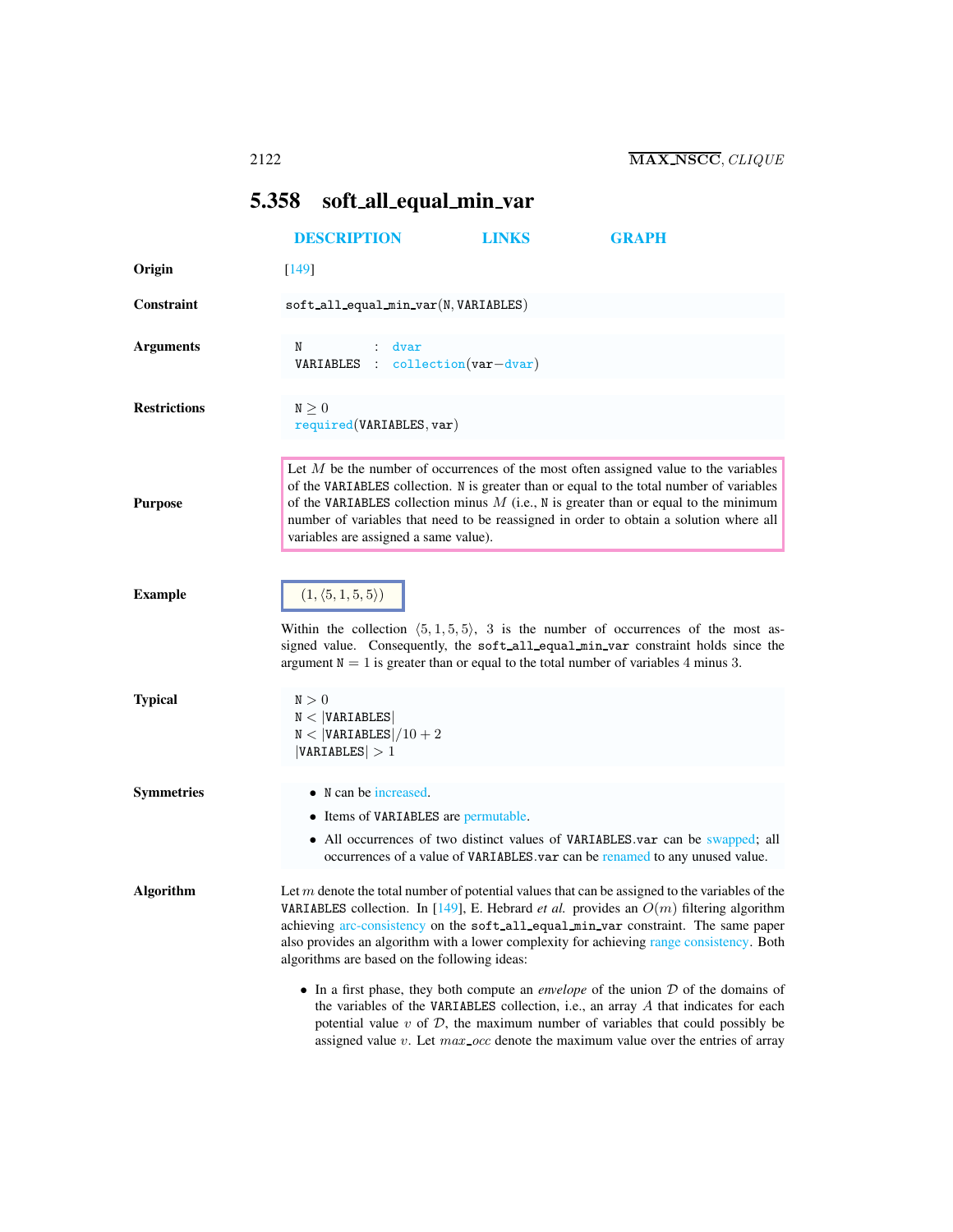A, and let  $\mathcal{V}_{max\;occ}$  denote the set of values which all occur in max occ variables of the VARIABLES collection. The quantity  $|VARTABLES| - max\_occ$  is a lower bound of N.

- In a second phase, depending on the relative ordering between  $max\_occ$  and the minimum value of  $|VARTABLES| - N$ , i.e.,  $|VARTABLES| - \overline{N}$ , we have the three following cases:
	- 1. When  $max\_occ$  < |VARIABLES|  $-\overline{N}$ , the constraint soft\_all\_equal\_min\_var simply fails since not enough variables of the VARIABLES collection can be assigned the same value.
	- 2. When  $max\_occ = |VARTABLES| \overline{N}$ , the constraint soft all equal min var can be satisfied. In this context, a value  $v$  can be removed from the domain of a variable  $V$  of the VARIABLES collection if and only if:
		- (a) value v does not belong to  $\mathcal{V}_{max-occ}$ ,
		- (b) the domain of variable V contains all values of  $\mathcal{V}_{max.occ.}$

On the one hand, the first condition can be understand as the fact that value v is not a value that allows to have at least  $|VARTABLES| - \overline{N}$  variables assigned the same value. On the other hand, the second condition can be interpreted as the fact that variable  $V$  is absolutely required in order to have at least  $|VARIABLES| - \overline{N}$  variables assigned the same value.

3. When  $max\_occ$  > |VARIABLES|  $-\overline{N}$ , the constraint soft all equal min var can be satisfied, but no value can be pruned.

Note that, in the context of range consistency, the first phase of the filtering algorithm can be interpreted as a sweep algorithm were:

- On the one hand, the *sweep status* corresponds to the maximum number of occurrence of variables that can be assigned a given value.
- On the other hand, the *event point series* correspond to the minimum values of the variables of the VARIABLES collection as well as to the maximum values  $(+1)$  of the same variables.

Figure [5.699](#page-2-0) illustrates the previous filtering algorithm on an example where N is equal to 1, and where we have four variables  $V_1$ ,  $V_2$ ,  $V_3$  and  $V_4$  respectively taking their values within intervals  $[1, 3]$ ,  $[3, 7]$ ,  $[0, 8]$  and  $[5, 6]$  (see Part (A) of Figure [5.699,](#page-2-0) where the values of each variable are assigned a same colour that we retrieve in the other parts of Figure [5.699\)](#page-2-0).

Part (B) of Figure [5.699](#page-2-0) illustrates the first phase of the filtering algorithm, namely the computation of the envelope of the domains of variables  $V_1$ ,  $V_2$ ,  $V_3$  and  $V_4$ . The *start events*  $s_1$ ,  $s_2$ ,  $s_3$ ,  $s_4$  (i.e., the events respectively associated with the minimum value of variables  $V_1$ ,  $V_2$ ,  $V_3$ ,  $V_4$ ) where the envelope is increased by 1 are represented by the character  $\uparrow$ . Similarly, the *end events* (i.e., the events  $e_1, e_2, e_3, e_4$  respectively associated with the maximum value (+1) of  $V_1$ ,  $V_2$ ,  $V_3$ ,  $V_4$  are represented by the character  $\downarrow$ ). Since the highest peak of the envelope is equal to 3 we have that  $max\_occ$  is equal to 3. The values that allow to reach this highest peak are equal to  $\mathcal{V}_{max,occ} = \{3, 5, 6\}$  (i.e., shown in red in Part (B) of Figure [5.699\)](#page-2-0).

Finally, Part (C) of Figure [5.699](#page-2-0) illustrates the second phase of the filtering algorithm. Since  $max\_{occ} = 3$  is equal to |VARIABLES|  $-\overline{N} = 4 - 1$  we remove from the variables whose domains contain  $V_{max,occ} = \{3, 5, 6\}$  (i.e., variables  $V_2$  and  $V_3$ ) all values not in  $\mathcal{V}_{max\_{occ}} = \{3, 5, 6\}$  (i.e., values 4, 7 for variable  $V_2$  and values 0, 1, 2, 4, 7, 8 for variable  $V_3$ ).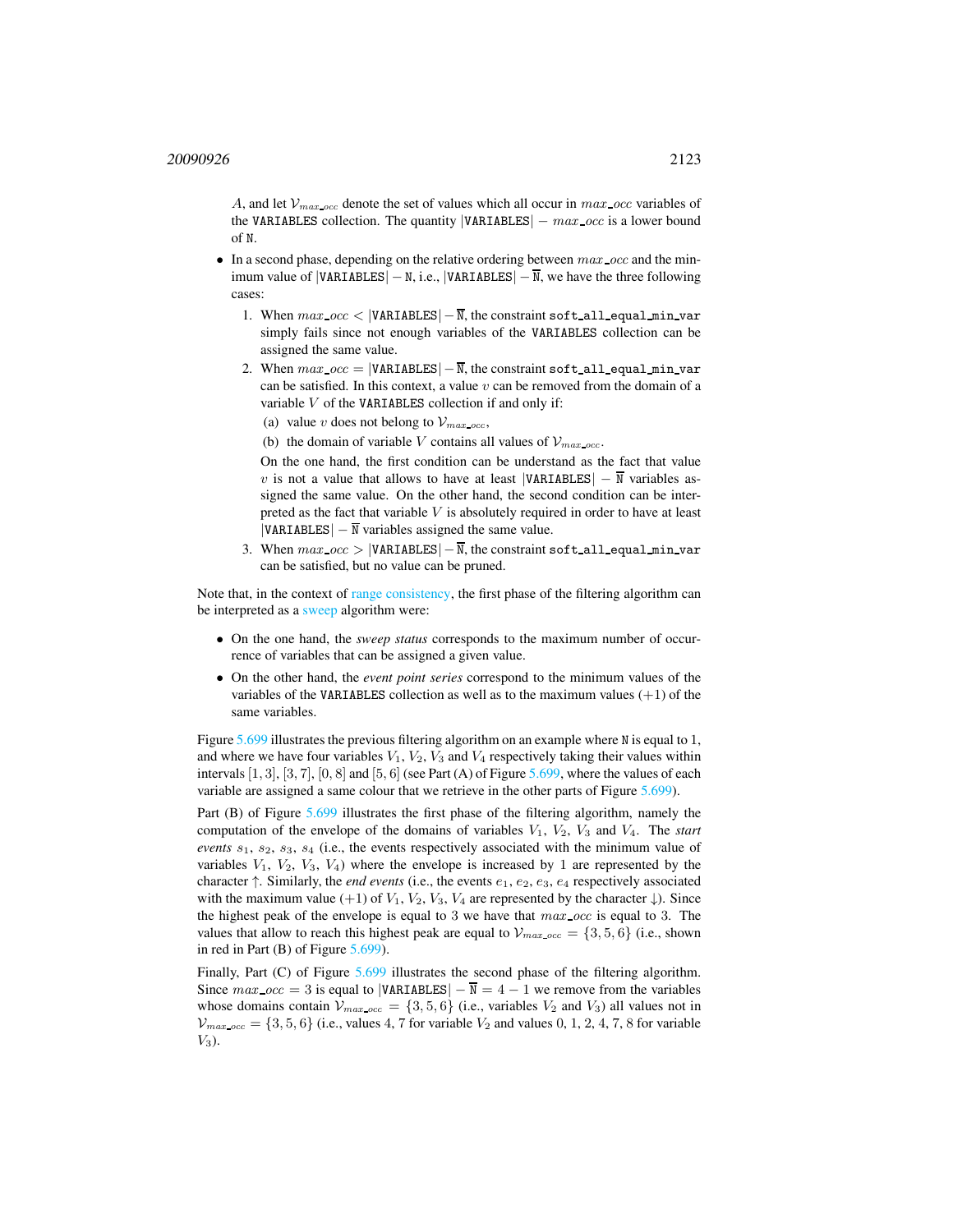

<sup>(</sup>A) Initial domains: one color for the values of each variable

Values 3, 5 and 6 represent the potentially most used values: removing all values 3, 5 and 6 from a variable whose domain contains all these three values does not allow to get three variables from  $V_1$ ,  $V_2$ ,  $V_3$ ,  $V_4$ assigned to the same value.



(B) Phase 1: computing the domains envelope (in red) from the sorted start and end events  $s_3$ ,  $s_1$ ,  $s_2$ ,  $e_1$ ,  $s_4, \, e_4, \, e_2, \, e_3$ 

Variables  $V_2$  and  $V_3$  are the only variables whose domains contain  $\{3, 5, 6\}$ , and therefore candidate for pruning; each cross represents a pruned value.



<span id="page-2-0"></span>Figure 5.699: Illustration of the two phases filtering algorithm of the soft all equal min var $(1,\langle V_1,V_2, V_3, V_4\rangle)$  constraint with  $V_1 \in [1,3], V_2 \in [3,7],$  $V_3 \in [0, 8]$  and  $V_4 \in [5, 6]$ 

Counting

| Length $(n)$ |     |      |       |        |         |           |
|--------------|-----|------|-------|--------|---------|-----------|
| Solutions    | 172 | 1845 | 24426 | 386071 | 7116320 | 150156873 |

Number of solutions for soft all equal min var: domains 0..n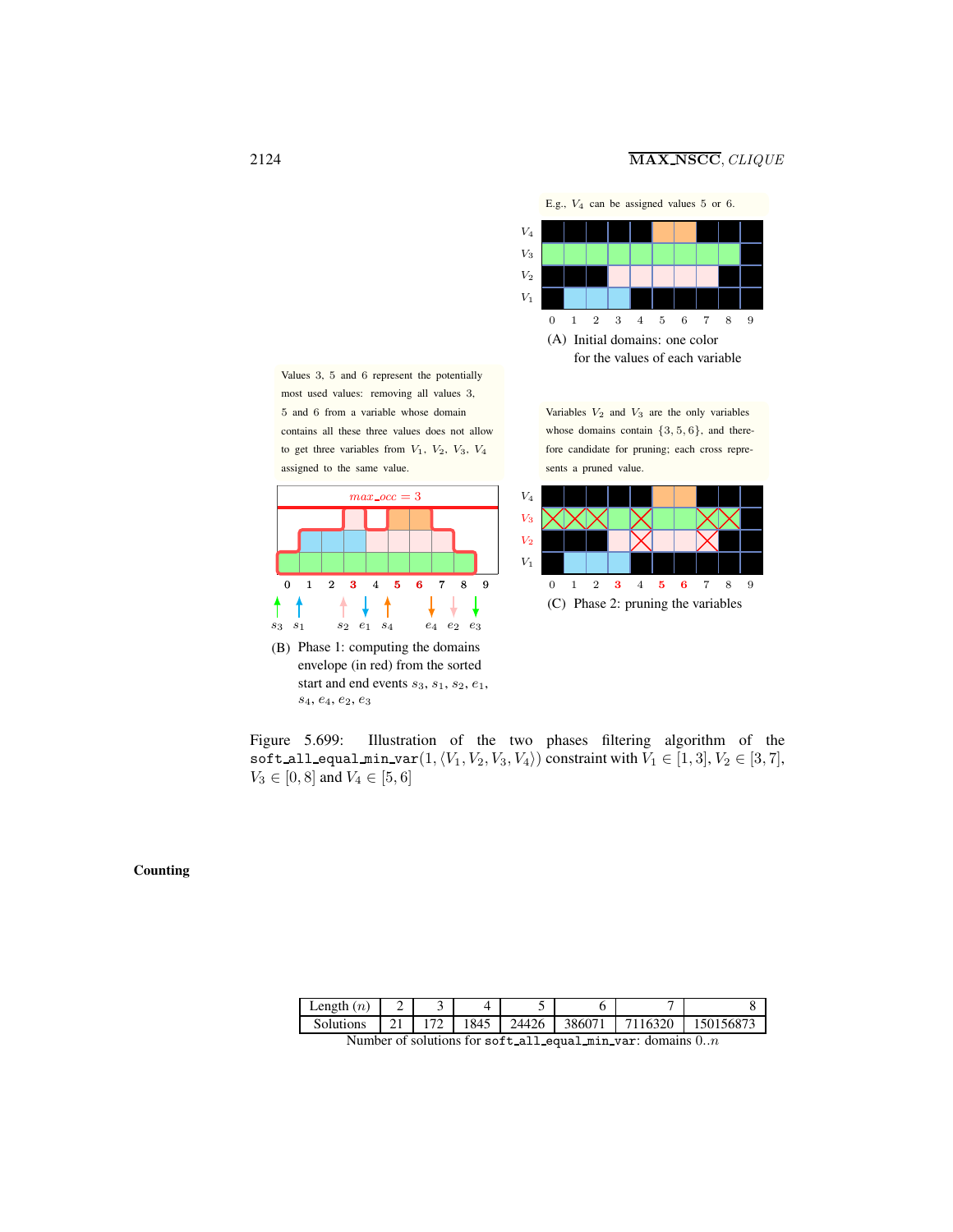



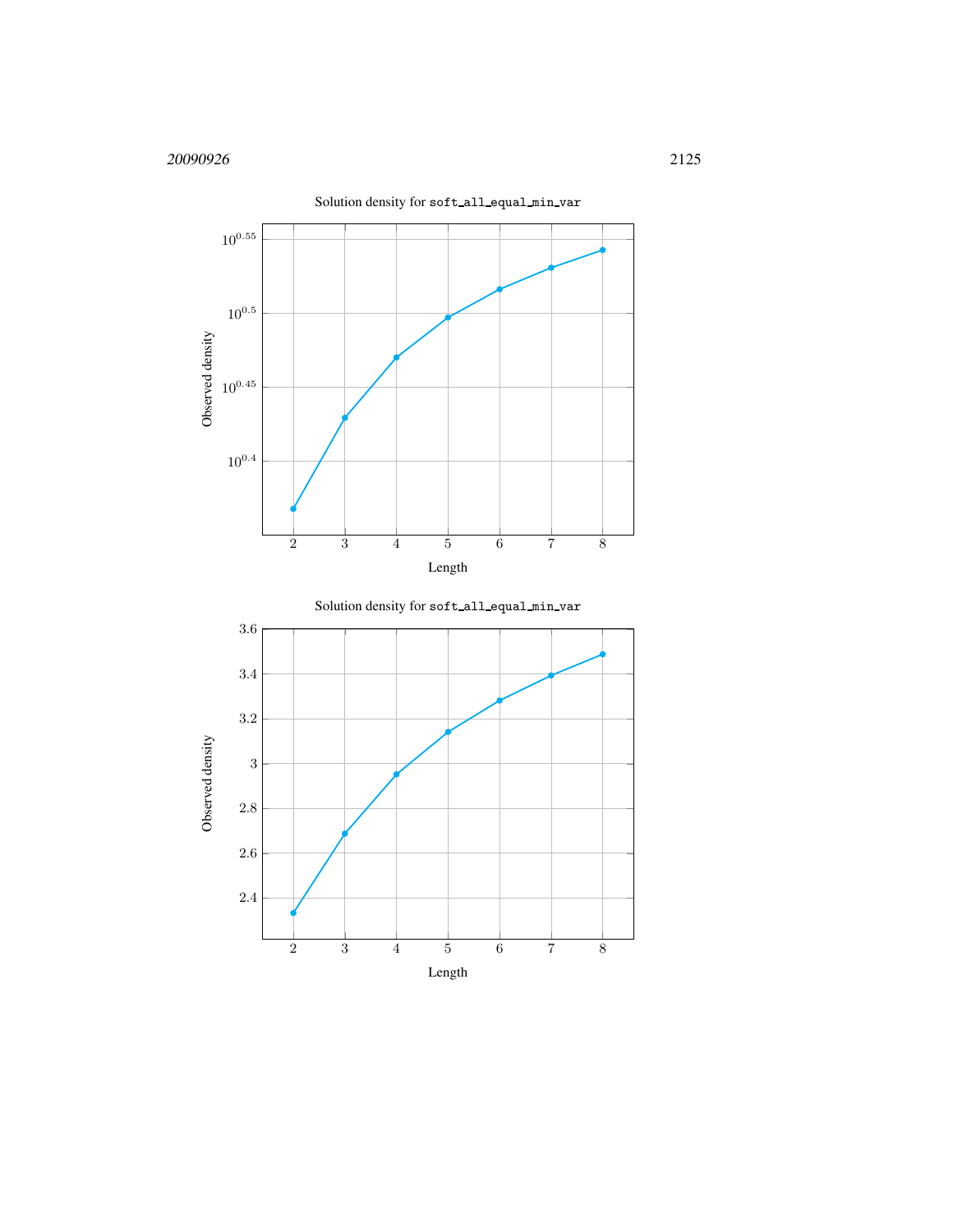| Length $(n)$       |                                    | 2  | 3                  | 4    |       | 6      |         | 8         |
|--------------------|------------------------------------|----|--------------------|------|-------|--------|---------|-----------|
| Total              |                                    | 21 | 172                | 1845 | 24426 | 386071 | 7116320 | 150156873 |
| Parameter<br>value | $\theta$                           | 3  | 4                  | 5    | 6     |        | 8       |           |
|                    |                                    | 9  | 40                 | 85   | 156   | 259    | 400     | 585       |
|                    | ◠                                  | 9  | 64                 | 505  | 1656  | 4039   | 8632    | 16713     |
|                    | 3                                  |    | 64                 | 625  | 7056  | 33859  | 104672  | 274761    |
|                    | 4                                  |    |                    | 625  | 7776  | 112609 | 751472  | 2852721   |
|                    |                                    |    |                    |      | 7776  | 117649 | 2056832 | 18234801  |
|                    | 6                                  |    |                    |      |       | 117649 | 2097152 | 42683841  |
|                    |                                    |    |                    |      |       |        | 2097152 | 43046721  |
|                    | 8<br>$\overline{a}$ $\overline{a}$ |    | -<br>$\sim$ $\sim$ | - -  |       | л.     | $\sim$  | 43046721  |

Solution count for soft all equal min var: domains  $0..n$ 

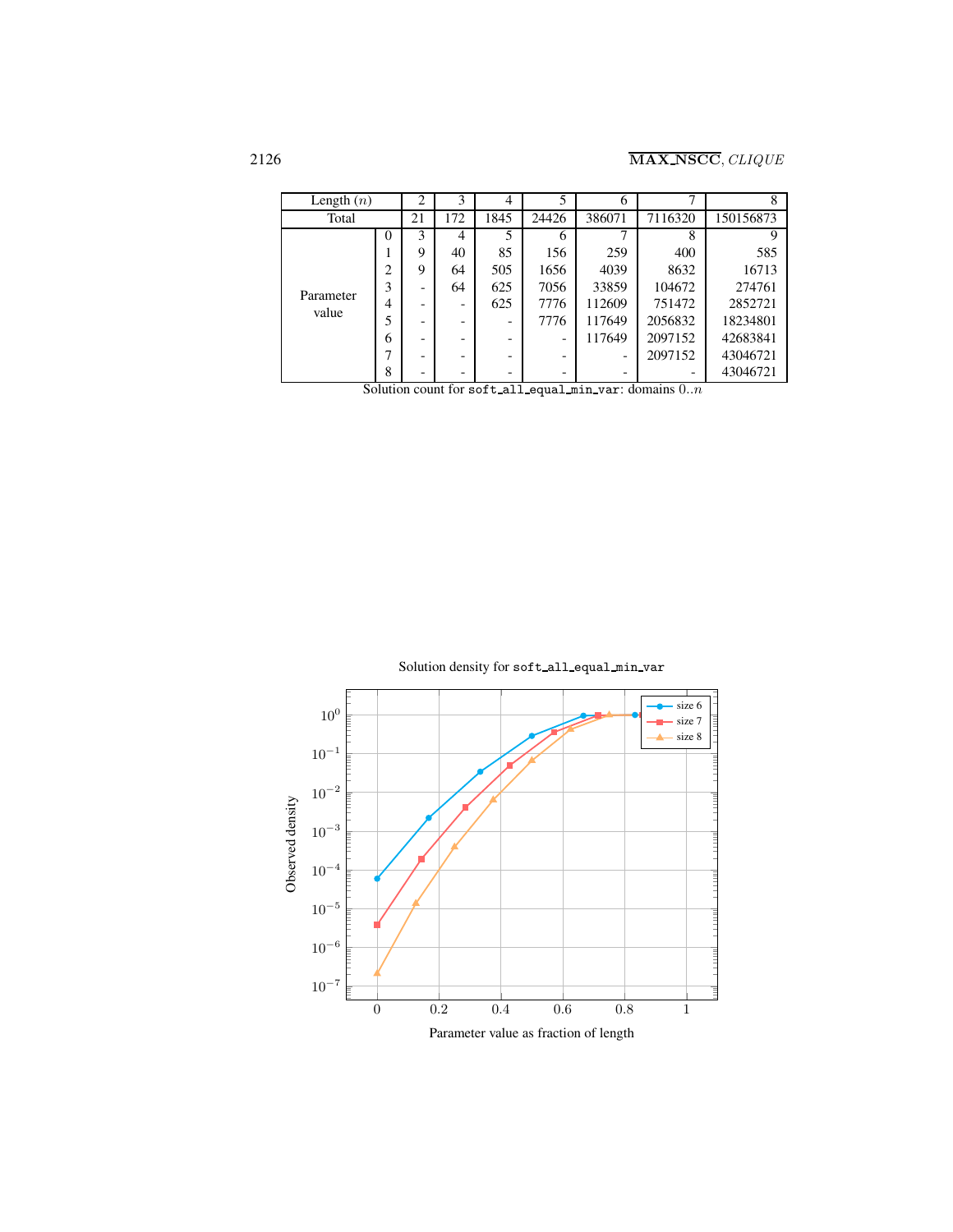

<span id="page-5-0"></span>

| See also        |                                                       | common keyword:<br>soft_all_equal_max_var,<br>soft_all_equal_min_ctr,<br>soft_alldifferent_ctr.soft_alldifferent_var(soft constraint). |                   |             |  |  |  |  |  |
|-----------------|-------------------------------------------------------|----------------------------------------------------------------------------------------------------------------------------------------|-------------------|-------------|--|--|--|--|--|
|                 |                                                       | hard version: all_equal.                                                                                                               |                   |             |  |  |  |  |  |
|                 | <b>implied by:</b> xor.                               |                                                                                                                                        |                   |             |  |  |  |  |  |
|                 | related: atmost_nvalue.                               |                                                                                                                                        |                   |             |  |  |  |  |  |
| <b>Keywords</b> | constraint type:<br>variable-based violation measure. | soft constraint.                                                                                                                       | value constraint. | relaxation. |  |  |  |  |  |
|                 | <b>filtering:</b> arc-consistency, sweep.             |                                                                                                                                        |                   |             |  |  |  |  |  |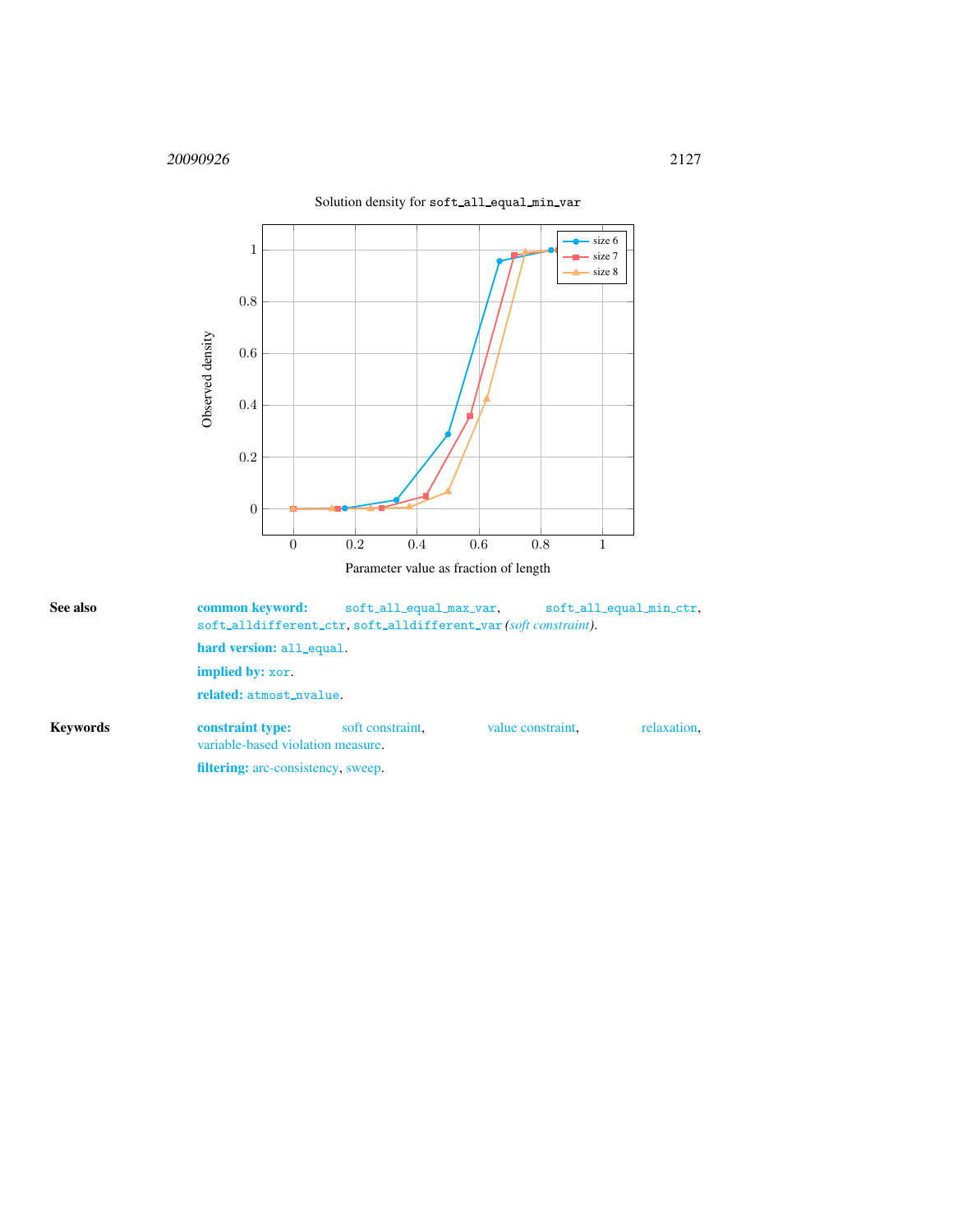<span id="page-6-0"></span>

| Arc input(s)               | VARIABLES                                           |
|----------------------------|-----------------------------------------------------|
| Arc generator              | $CLIQUE \mapsto$ collection(variables1, variables2) |
| Arc arity                  | 2                                                   |
| Arc constraint(s)          | $variable$ s1.var = variables2.var                  |
| <b>Graph property(ies)</b> | $MAX\_NSCC$   VARIABLES $ -N $                      |
|                            |                                                     |

Graph model We generate an initial graph with binary *equalities* constraints between each vertex and its successors. The graph property states that N is greater than or equal to the difference between the total number of vertices of the initial graph and the number of vertices of the largest strongly connected component of the final graph.

> Parts (A) and (B) of Figure [5.700](#page-6-1) respectively show the initial and final graph associated with the Example slot. Since we use the MAX NSCC graph property we show one of the largest strongly connected components of the final graph.



<span id="page-6-1"></span>Figure 5.700: Initial and final graph of the soft\_all\_equal\_min\_var constraint